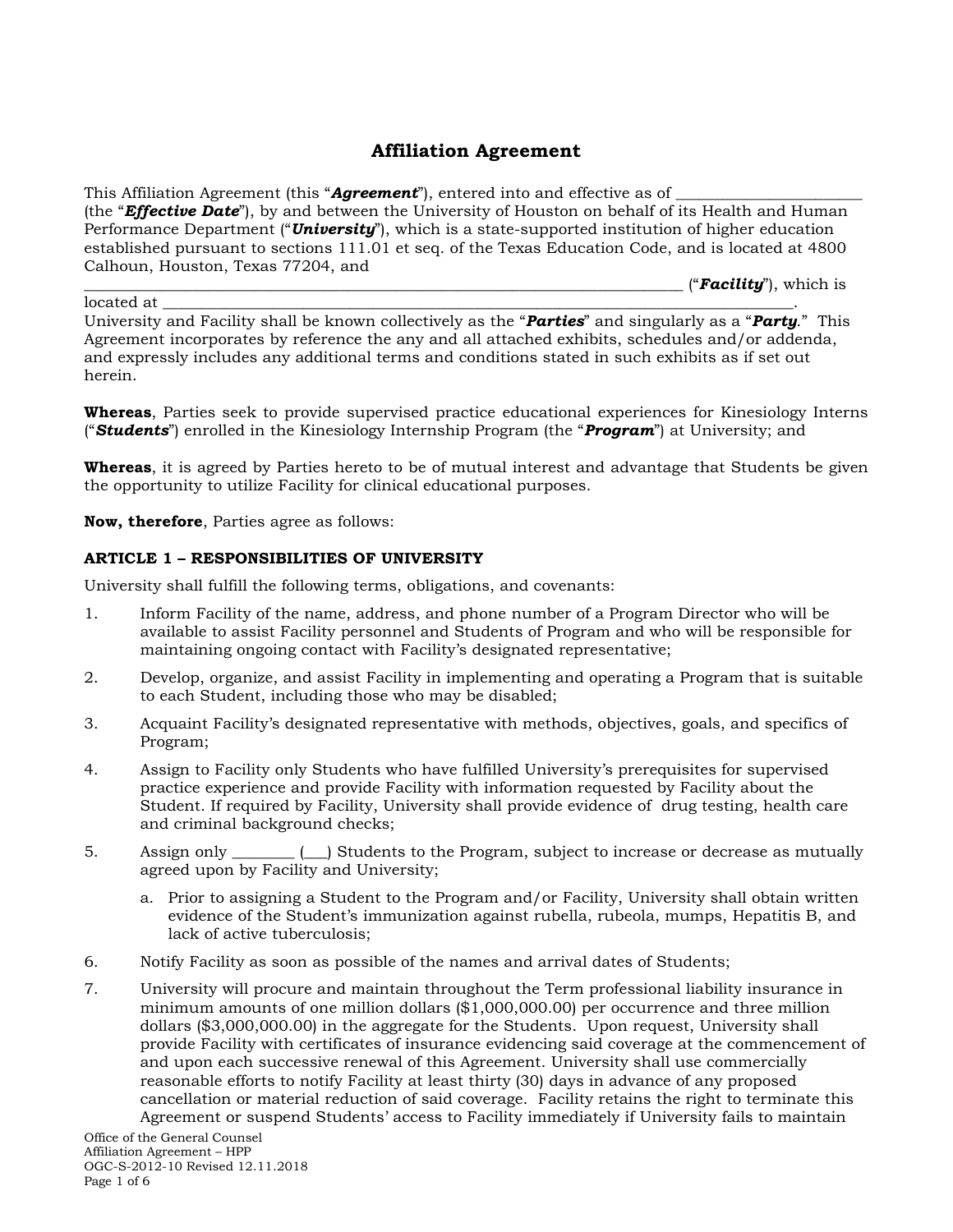insurance required in this paragraph. University agrees to have its faculty and students involved in the Program named as additional insureds on said policies of insurance;

- 8. Require Students to provide transportation, appropriate supplies, and uniforms, as applicable;
- 9. Inform Students about their obligation to adhere strictly to all applicable administrative policies, rules, standards, schedules, and practices of Facility;
- 10. Inform Students and Faculty members who are supervising Students about their obligation to maintain confidentiality of all Facility matters, proceedings, and information, including, but not limited to client records and information. This confidentiality provision shall survive termination of this Agreement;
- 11. Upon notice to University, inform Facility of any adverse circumstances to which Facility may be exposed because of the activities or health status, including the mental health status, of a Student;
- 12. Upon notice to University, notify Facility of any complaint, claim, investigation, or lawsuit involving a Student that is related to clinical experiences provided under this Agreement;
- 13. Notify Students about their obligation to comply with Facility policies and procedures, state law, and OSHA blood borne and tuberculosis pathogen regulations in the training, vaccination, testing, prevention, and post-exposure treatment of Students, where applicable in the performance of duties required by Program;
- 14. Accept full responsibility for the training, qualifications, competency level and, subject to Facility's obligation pursuant to Article 2 Section 3, evaluation of each Student; and
- 15. CONFIDENTIALITY
	- a. FACILITY AND PATIENT INFORMATION; TERMS OF AGREEMENT. University and its agents, students, faculty, representatives and employees agree to keep strictly confidential and hold in trust all confidential information of Facility and/or its patients and not disclose or reveal any confidential information to any third party without the express prior written consent of Facility. University shall not disclose the terms of this Agreement to any person who is not a party to this Agreement, except as required by law or as authorized by Facility. Unauthorized disclosure of confidential information or of the terms of this Agreement shall be a material breach of this Agreement and shall provide Facility with the option of pursuing remedies for breach, or, notwithstanding any other provision of this Agreement, immediately terminating this Agreement upon written notice to University.
	- b. HIPAA COMPLIANCE. University agrees to comply with the applicable provisions of the Administrative Simplification section of the Health Insurance Portability and Accountability Act of 1996, as codified at 42 U.S.C. § 1320 through d-8 ("*HIPAA*"), and the requirements of any regulations promulgated thereunder, including, without limitation, the federal privacy regulations as contained in 45 C.F.R. Part 164, and the federal security standards as contained in 45 C.F.R. Part 142 (collectively, the "*Regulations*"). University shall not use or further disclose any protected health information, as defined in 45 C.F.R. 164.504, or individually identifiable health information, as defined in 42 U.S.C. § 1320d (collectively, the "*Protected Health Information*"), other than as permitted by this Agreement and the requirements of HIPAA or the Regulations. University will implement appropriate safeguards to prevent the use or disclosure of Protected Health Information other than as contemplated by this Agreement. University will promptly report to Facility any use or disclosures, of which University becomes aware, of Protected Health Information in violation of HIPAA or the Regulations. In the event that University contracts with any agents to whom University provides Protected Health Information, University shall include provisions in such agreements pursuant to which University and such agents agree to the same restrictions and conditions that apply to University with respect to Protected Health Information. University will make its internal practices, books and records relating to the use and disclosure of Protected Health Information available to the Secretary of the United States Department of Health and Human Services to the extent required for determining compliance with HIPAA and the Regulations. No attorney-client, accountant-client or other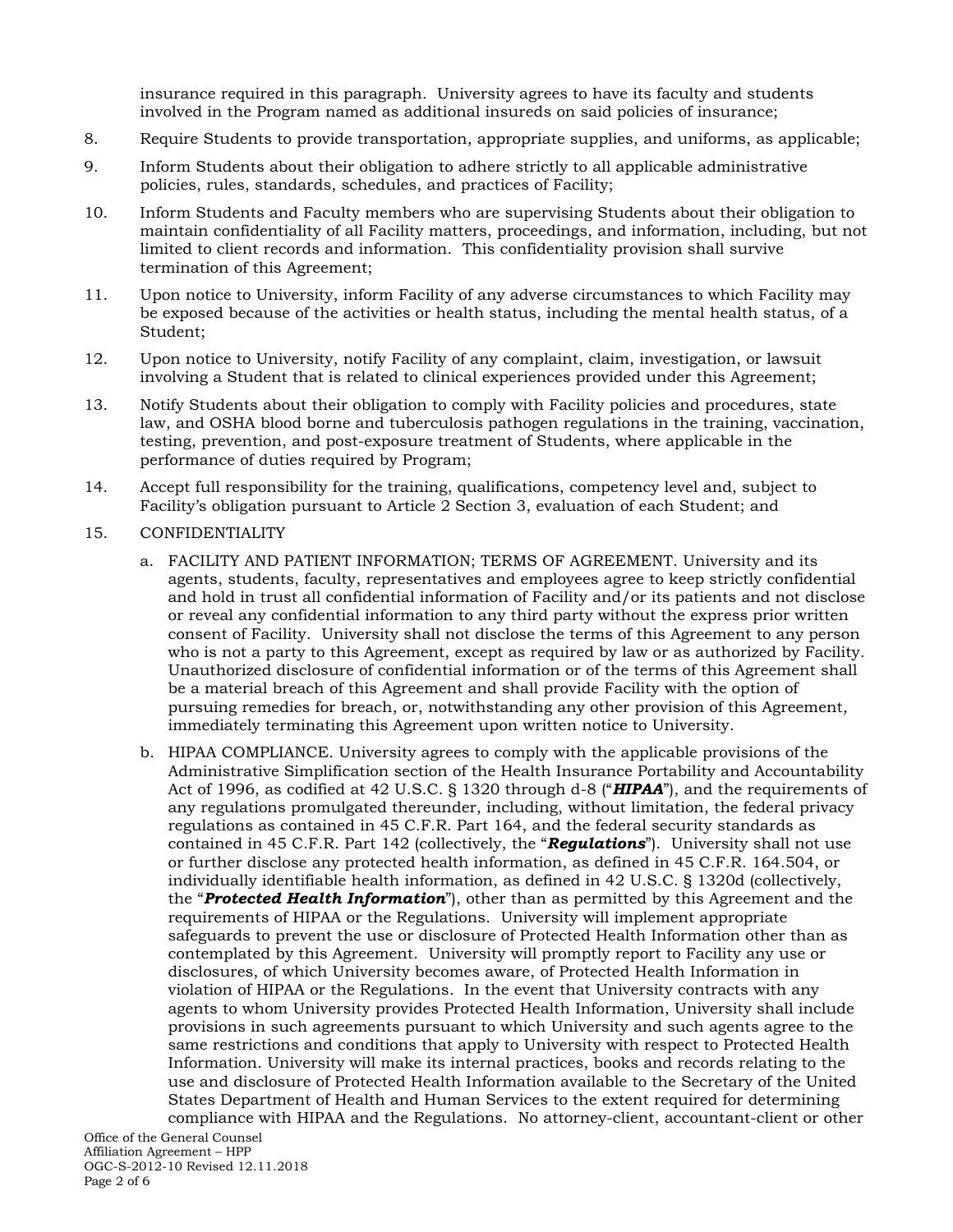legal or equitable privilege shall be deemed to have been waived by University or Facility by virtue of this Subsection.

c. SURVIVAL. The provisions set forth herein shall survive expiration or other termination of this Affiliation Agreement, regardless of the cause of such termination

## **ARTICLE 2 – OBLIGATIONS OF FACILITY**

Facility shall fulfill the following terms, obligations, and covenants:

- 1. Provide necessary instruction for prescribed supervised practice experiences for Students, as agreed upon by both Parties, including but not limited to preceptor-faculty to supervise practice instruction for Students during experiential rotations at the Facility. Appointment of preceptor-faculty is subject to University's reasonable prior approval.
	- a. Preceptor-faculty will assist the Students to comply with the grading criteria and terminal competencies for the course.
	- b. Facility shall ensure that preceptor-faculty have appropriate professional malpractice insurance coverage in order to fulfill any obligations that may or do arise under this Agreement.
- 2. Where appropriate, provide qualified supervisory personnel to work in conjunction with Program faculty;
- 3. Provide University's designee with a performance appraisal for each Student in the form prescribed by University;
- 4. Report any unsatisfactory conduct or performance of a Student in a form prescribed by University;
- 5. Permit designated faculty members the right to counsel with and to observe Students at Facility; and
- 6. Facility acknowledges that certain information about the Students is contained in records that the Facility may create, receive from or on behalf of University, or have access to pursuant to this Agreement and that this information can be confidential by reason of the Family and Educational Rights and Privacy Act of 1974 ("*FERPA*") (20 U.S. C. 1232g) (collectively referred to as the "*FERPA Records*") and related University policies unless valid consent is obtained from the University's students or their legal guardians. Both parties agree to protect the FERPA Records in accordance with FERPA and University policy. To the extent permitted by law, nothing contained herein shall be construed as precluding either party from releasing such information to the other so that each can perform its respective responsibilities. University shall advise Facility whenever any Students have provided consent to release information to an extent broader than as provided for by FERPA or University policy. Facility represents, warrants, and agrees that it will: (1) hold the FERPA Records in strict confidence and will not use or disclose the FERPA Records except as (a) permitted or required by this Contract, (b) required by law, or (c) otherwise authorized by the University in writing; (2) safeguard the FERPA Records according to commercially reasonable administrative, physical and technical standards that are no less rigorous than the standards by which Facility protects its own confidential information; and (3) continually monitor its operations and take any action necessary to assure that the FERPA Records are safeguarded in accordance with the terms of this Agreement. At the request of University, Facility agrees to provide University with a written summary of the procedures Facility uses to safeguard the FERPA Records. The provisions set forth herein shall survive expiration or other termination of this Agreement, regardless of the cause of such termination.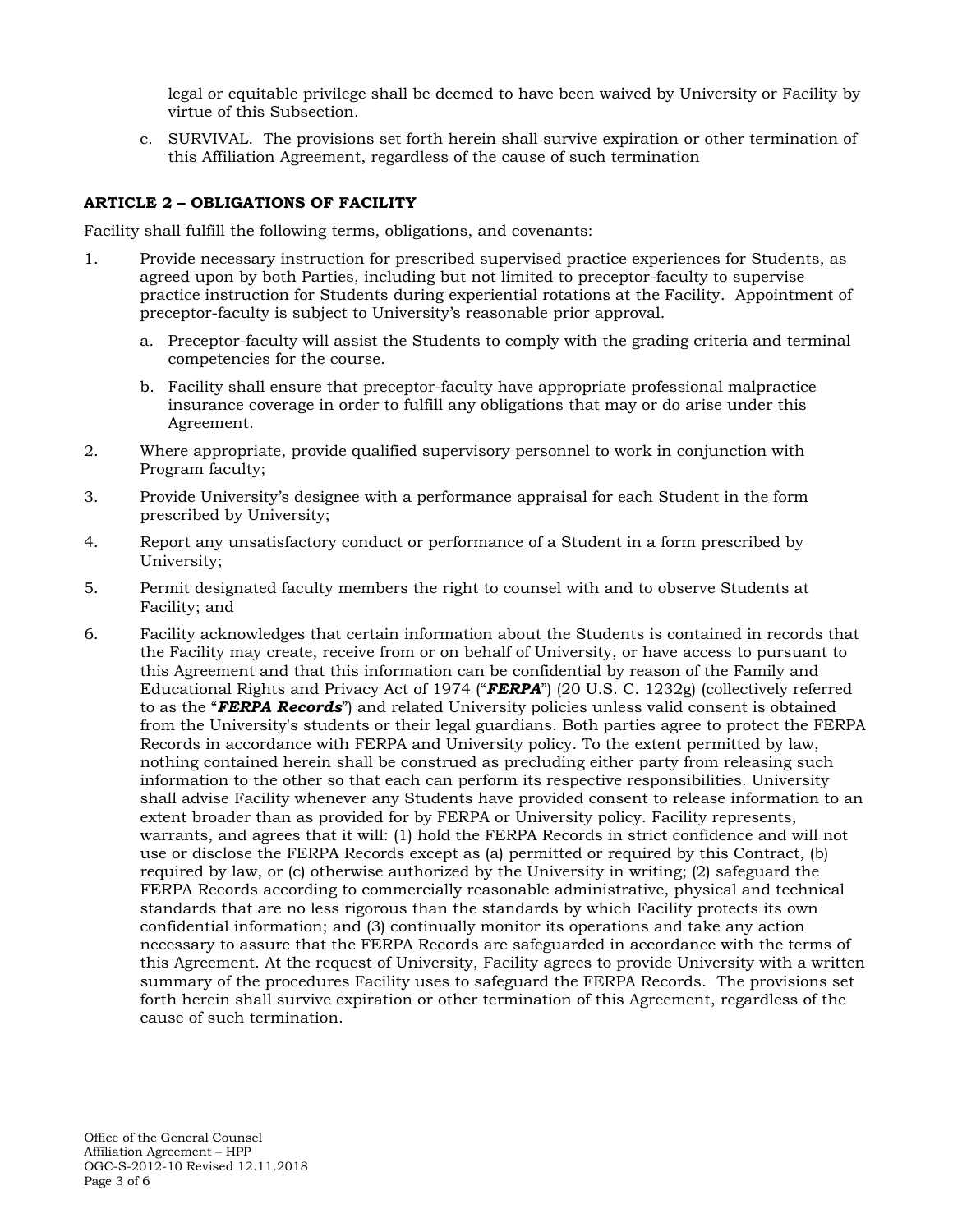## **ARTICLE 3 – OBLIGATIONS OF PARTIES**

Parties mutually agree to fulfill the following terms, obligations, and covenants:

- 1. Neither University, Students, nor any University personnel, including faculty, shall be considered employees, agents, borrowed servants, partners, or joint ventures of Facility;
- 2. Facility is not responsible for wages, social security taxes, hospitalization insurance, or workers' compensation insurance for Students. In the event a Student should, independent of this Agreement, be employed by Facility, this section and the preceding section shall not apply during the hours in which such Student is performing services as an employee of Facility;
- 3. Nothing in this Agreement is to be construed as transferring financial responsibility from one Party to another;
- 4. Without limitation of any provision set forth in this Agreement, Parties expressly agree to abide by all applicable federal and/or state equal employment opportunity statutes, rules, and regulations;
- 5. Facility shall have the right to refuse to allow Students who do not have requisite skills, attitude, previous training, or health status for proper provision of patient care to participate in Program; and
- 6. To the extent permitted by the constitution and laws of the State of Texas and without the waiver of sovereign immunity or any other defense that University is or may be entitled to assert, University shall indemnify and hold Facility harmless from and against any claims, costs, including reasonable attorneys' fees, liabilities, or causes of action arising out of or from any negligent acts or omissions by Students or University personnel who are engaged in activities at Facility that are directly related to Program. In the event that University and Facility are legally adjudged to have been jointly negligent in causing injury or damage, each shall be obligated to satisfy its proportionate share of such judgment based upon the percentage of liability attributed to it in such judgment, but, if, in addition, University is adjudged to be liable for the acts or omissions of Facility and/or any employee, personnel, or agent provided by Facility, then University shall be indemnified by Facility to the extent of such vicarious liability. Neither Party hereto shall be obligated to indemnify the other for such other Party's negligence or intentional act(s). This indemnification provision shall survive termination of this Agreement.

## **ARTICLE 4 – TERM AND TERMINATION**

- 1. The term of this Agreement (the "*Term*") shall commence on the Effective Date and remain in effect until the end of University's academic year and shall automatically renew for up to four (4) additional term(s) consisting of succeeding University's academic year, unless sooner terminated in accordance with applicable provisions of this Agreement. University's academic year begins on September 1 and ends on August 31 of the following calendar year.
- 2. Any breach of the covenants stated in Article I of this Agreement by University shall be considered a material breach of this Agreement. In the event of a material breach, Facility shall have the right to terminate this Agreement immediately.
- 3. Notwithstanding any other provision in the Agreement, either Party shall have the right to terminate this Agreement after ninety (90) consecutive days' written notice is given to the other Party. If either Party exercises this option, the Students in training status in the Program on the date of the notice of termination will be allowed to complete the stipulated course of study.
- 4. Facility shall further have the right to demand immediate removal of any Student from its premises upon a determination by the administrator in charge that the Student poses a threat to the health, safety, or welfare of Facility's patients, clients, or personnel or to the orderly business function of Facility.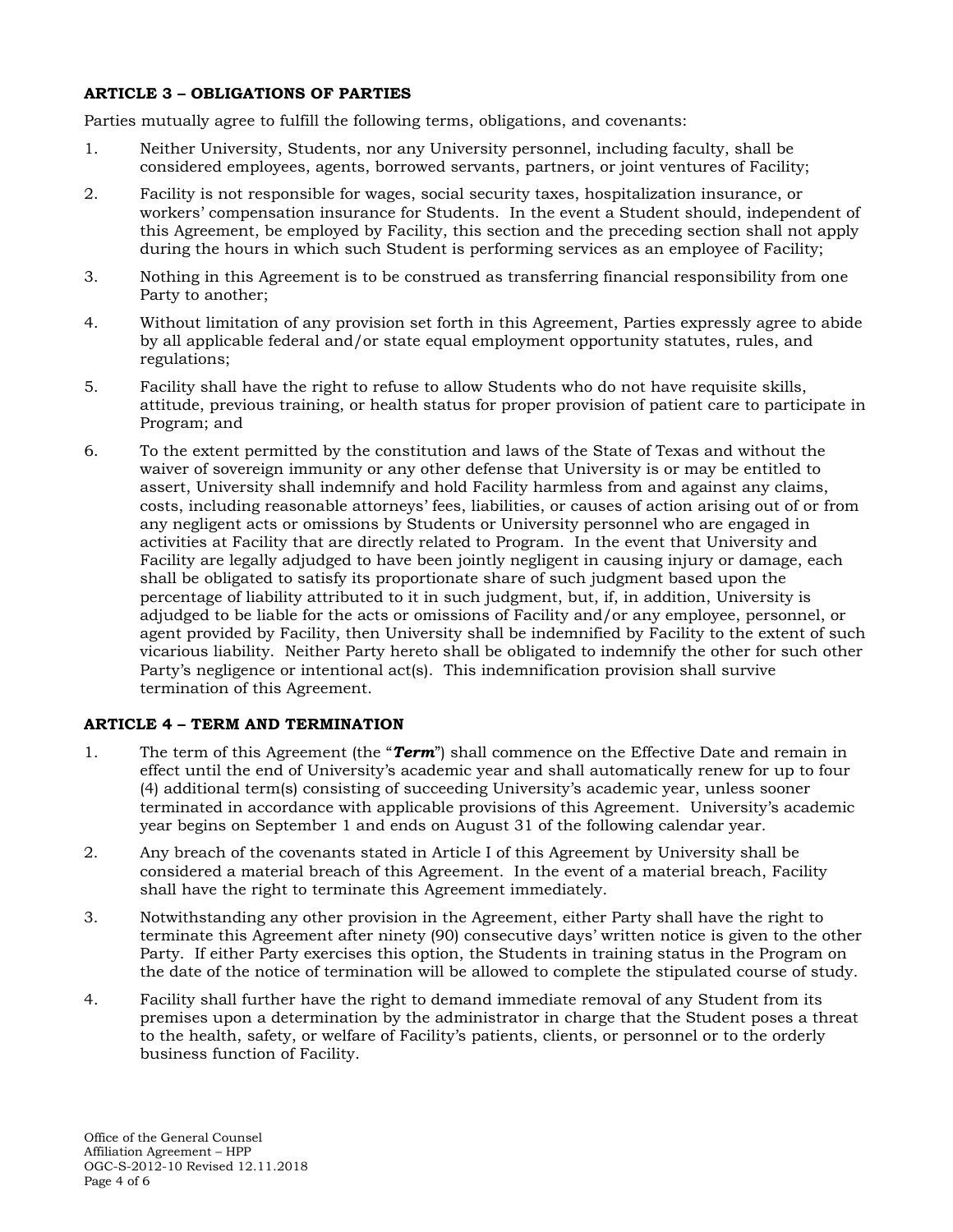### **ARTICLE 5 – GENERAL PROVISIONS**

- 1. Parties agree that this Agreement will be construed by the laws of the State of Texas and venue for purposes of alternative dispute resolution, claims, or litigation shall be Houston, Harris County, Texas.
- 2. The terms and conditions of this Agreement may be modified upon mutual written consent of Parties at any time.
- 3. This Agreement and all terms and conditions contained herein shall become effective as of the date noted as the Effective Date that first appears in paragraph one of this document.
- 4. Any notice required or permitted under this Agreement shall be considered effective as of the date sent by certified mail, return receipt requested, as follows:

| FACILITY:         |
|-------------------|
| Administrator/CEO |
|                   |
|                   |
| with a copy to:   |
|                   |
|                   |
|                   |
|                   |
|                   |
|                   |

- 5. Neither Party may assign any rights or obligations under this Agreement without the prior written consent of the other Party.
- 6. Each individual executing this Agreement on behalf of any Party expressly represents and warrants that he/she has authority to do so, and thereby to bind Party on behalf of which/whom he/she signs, to the terms of this Agreement.
- 7. If any part of the Agreement should be determined to be invalid, illegal, inoperative, or contrary to applicable law, statute, regulation, or University or Facility policies, that part of the Agreement shall be reformed, if reasonably possible, to comply with the applicable policies, provisions of law, statute, or regulation, and, in any event, the remaining parts of the Agreement shall be fully effective and operative insofar as reasonably possible.
- 8. A waiver by either Party of the breach or violation of any provision of the Agreement shall not operate as, or be construed to be, a waiver of any subsequent breach of the Agreement.
- 9. Neither Party shall be liable nor deemed to be in default for any delay or failure in performance under the Agreement or other interruption of service deemed resulting, directly or indirectly, from acts of God, acts of public enemy, war, accidents, fires, explosions, hurricanes, floods, failure of transportation, strikes, or other work interruptions by either Party's employees, or any similar cause beyond the reasonable control of either Party.
- 10. This Agreement is entered into by and between Parties hereto and for their benefit. Unless explicitly provided in this Agreement, there is no intent by either Party to create or establish third Party beneficiary status or rights in any third party, and no such third party shall have any right to enforce any right or enjoy any benefit created or established under this Agreement.
- 11. Unless expressly provided herein, Parties do not assume or become liable for any of the existing or future obligations, liabilities, or debt of the other.
- 12. This is the entire Agreement between Parties and supersedes all prior agreements, proposals, or understandings, whether written or oral.